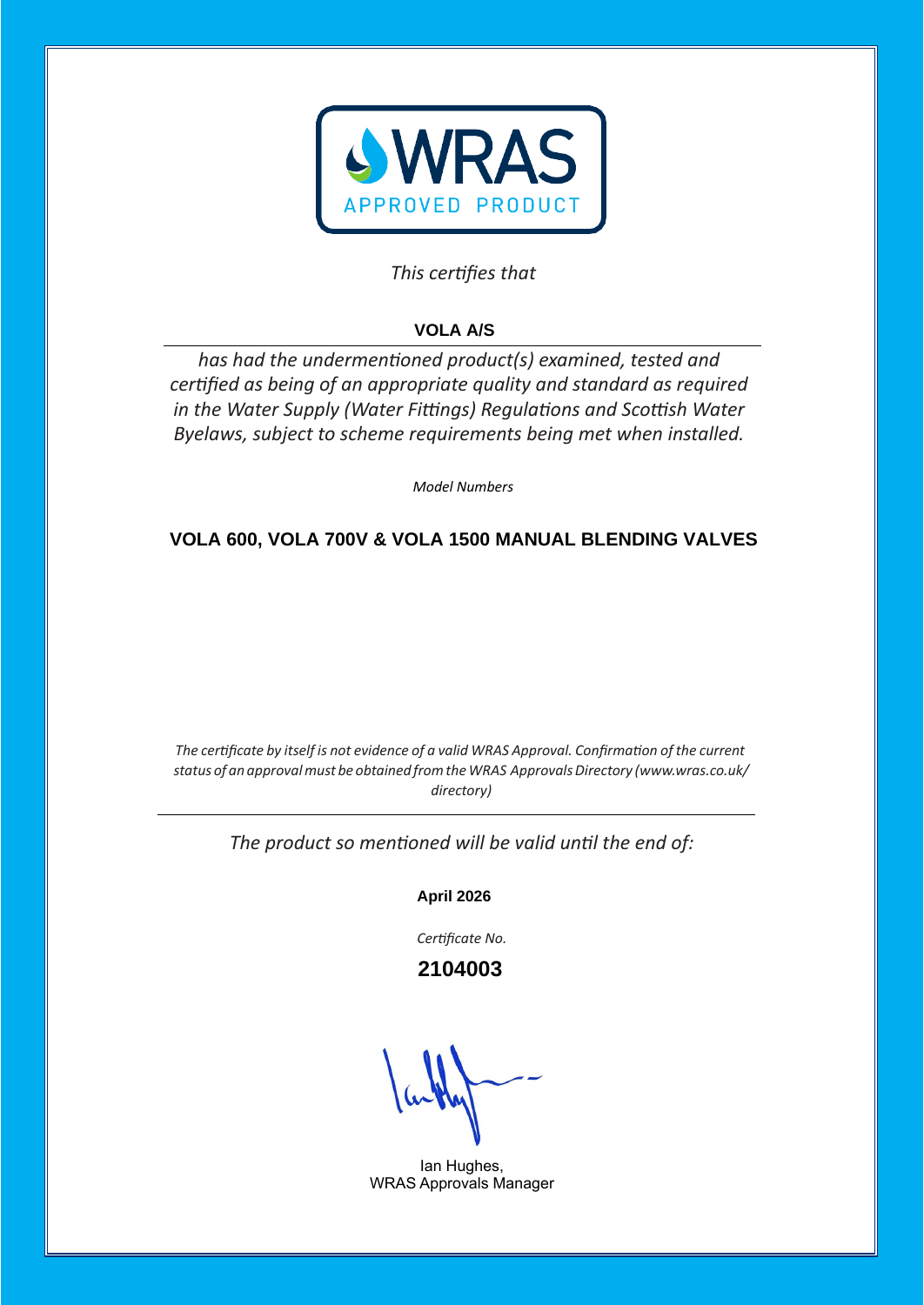

Water Regulations Advisory Scheme Ltd. Unit 13, Willow Road, Pen y Fan Industrial Estate, Crumlin, Gwent, NP11 4EG

8<sup>th</sup> April 2021

Vola A/S Lunavej 2, 8700 Horsens, Denmark

# **Approval Number 2104003**

Dear Sir/Madam

Production samples of the products described in the **Approval Information** section below ("Products"), have been subjected to the relevant mechanical and water quality tests as defined in Regulation 4 (2) and Schedule 2 to demonstrate a product is of an **appropriate quality or standard** for the purposes of a WRAS Approval application.

After considering the test reports and examining the Product/s, The Water Regulations Advisory Scheme Ltd. ("WRAS **1.** Ltd" / "WRAS") finds that:

The product is of an appropriate quality and standard as defined in The Water Supply (Water Fittings) Regulations 1999, The Water Supply (Water Fittings) (Scotland) Byelaws 2014, The Water Supply (Water Fittings) Regulations (Northern Ireland) 2009 and all other applicable WRAS requirements,

The non-metallic materials of construction, in contact with the water, are suitable for contact with wholesome water intended for domestic purposes having met the requirements of BS 6920-1:2014 'Suitability of non-metallic products for use in contact with water intended for human consumption with regard to their effect on the quality of the water'.

WRAS Approvals are granted subject to, and in accordance with, the Standard Terms and Conditions of WRAS **2.** Approvals Schemes (WRAS.Cust-401) as amended from time to time ("Standard Terms of Approval").

You have confirmed your acceptance of the Standard Terms of Approval by submitting your application for WRAS Approval. A copy of the current Standard Terms of Approval are available from the WRAS website: [www.wras.co.uk.](https://www.wras.co.uk)

Terms defined in the Standard Terms of Approval shall have the same meaning in this letter unless the context otherwise requires.

**3.** Installation Requirements & Notes (IRNs) are set out in Appendix A. A Product only qualifies for Approval if WRAS is satisfied that the relevant Product complies with Regulation 4(1)(a) and the requirements of the Scheme when installed in accordance with the manufacturer's instructions and any applicable Approval Scheme Installation Requirements and Notes.

Since the incorrect installation of Products will not be within the scope of an approval and may result in contravention of the Regulations or Byelaws requirements, **the attention of your customers should be drawn to any IRNs applied.**

- Please note that the use of the Products described in any particular area of supply is at the discretion of the Water **4.** Please note that the use of the Products of Company (water undertaker) in that area.
- 5. Approval Holders may quote in their sales literature that their product is WRAS approved. A WRAS product approval demonstrates that a water fitting is of a suitable quality and standard, provided that it meets the requirements of the Scheme when installed in accordance with the manufacturer's instructions and any applicable Approval Scheme Installation Requirements and Notes
- The "WRAS Approved Product" logos are certification marks registered under the Trade Marks Act 1994 ("Certification 6. The "WRAS Approved Product" logos are certification marks registered under the Trade Marks Act 1994 ("Certif<br>Marks"). Approval Holders may use the Certification Marks in accordance with the Standard Terms of Approval.
- Please verify the details of your Product as set out in the approval information and advise us of any discrepancies by no later than . **7.**

Yours Faithfully

**Ian Hughes WRAS Approvals Manager**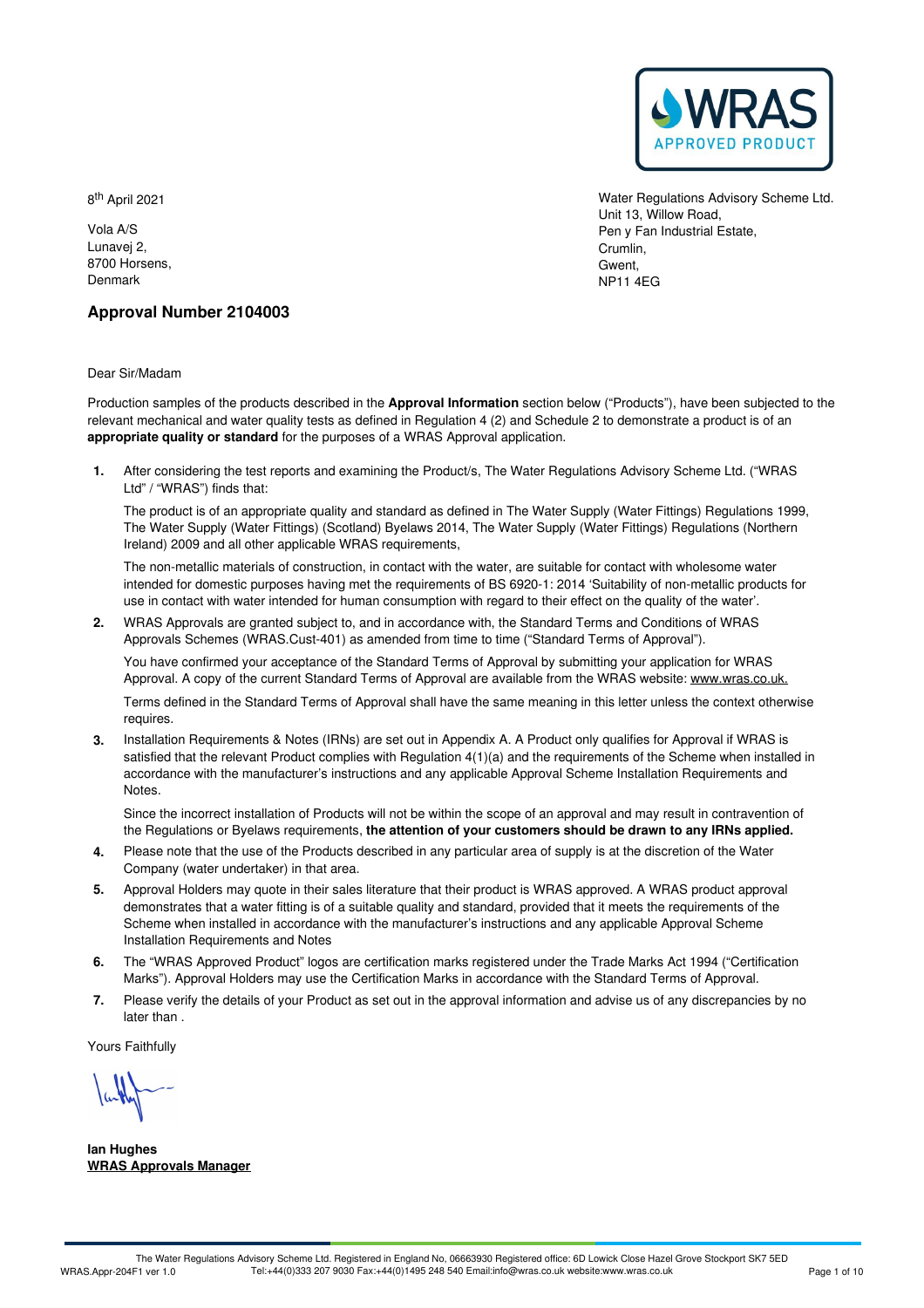# **APPROVAL INFORMATION**

| Validity dates:                    | This approval is valid for fittings (as listed below in model) manufactured AND installed between<br>April 2021 & April 2026        |  |
|------------------------------------|-------------------------------------------------------------------------------------------------------------------------------------|--|
| Section Number:                    | 2000                                                                                                                                |  |
| Section title:                     | <b>VALVES BLENDING, MANUALLY OPERATED.</b>                                                                                          |  |
| Installation requirement<br>notes: | R001, R010, R040<br>(IRN's are set out in Appendix A)                                                                               |  |
| Product description:               | Range of wall mounted, concealed, manual blending valves incorporating brass bodies and quarter turn<br>ceramic disc headworks.     |  |
|                                    | Maximum working pressure 10.0 bar. Maximum operating temperature 90°C.                                                              |  |
| Note:                              | This approval does not include a shower hose and handset or a spout outlet.<br>This product is not supplied with operating members. |  |
| Size:                              | $\frac{1}{2}$ " BSP (F)                                                                                                             |  |
| <b>Identification Marking:</b>     | Vola on body and attached gasket                                                                                                    |  |
| Manufacturer:                      | Vola A/S                                                                                                                            |  |
| Model:                             | <b>VOLA 600</b><br>VOLA 700V<br><b>VOLA 1500</b>                                                                                    |  |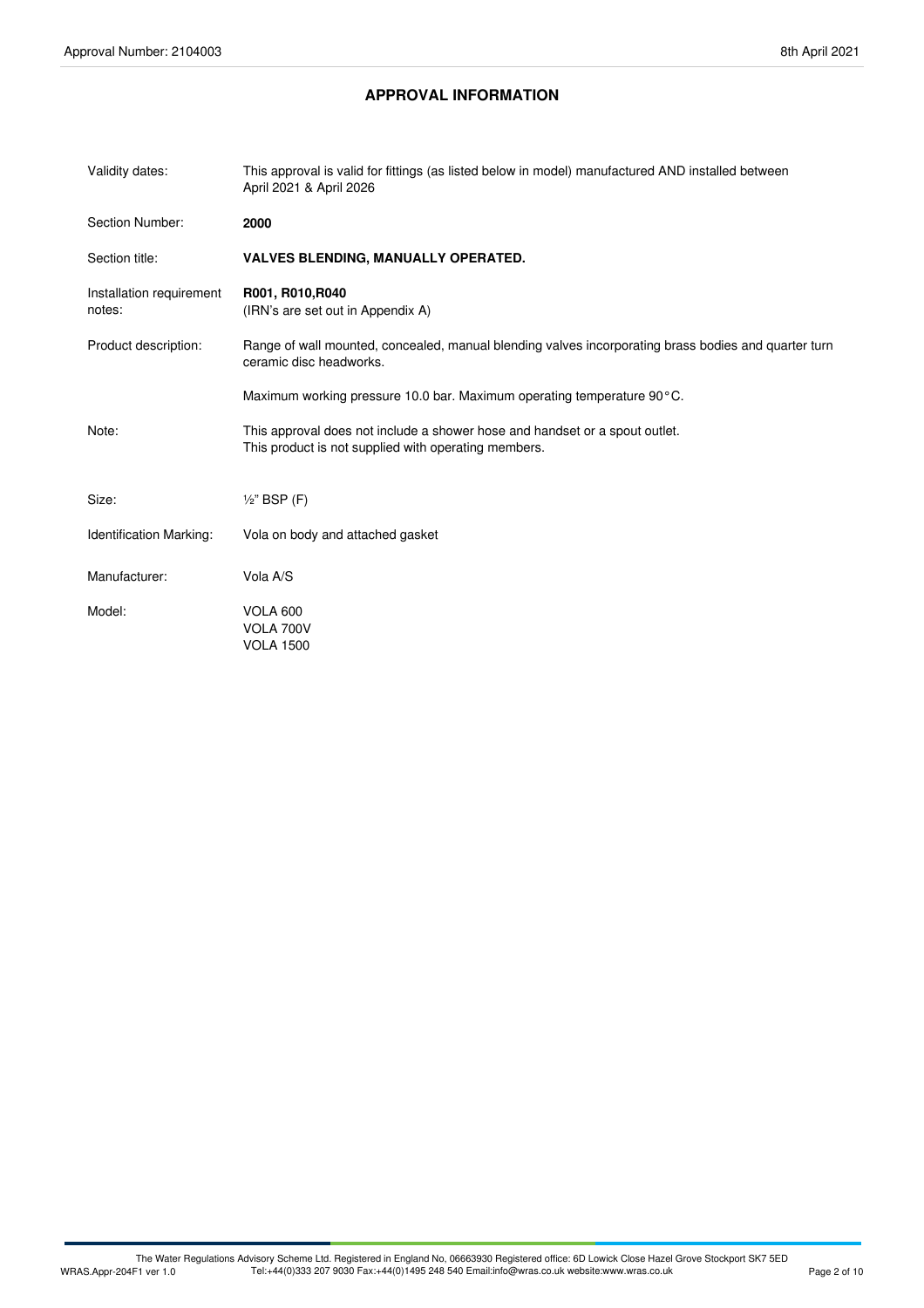# **APPENDIX A**

#### **INSTALLATION REQUIREMENTS & NOTES**

You are advised to draw customers' attention to the installation requirements and notes set out below which must be followed to ensure that the fittings described above are installed in accordance with the requirements of the Regulations and Byelaws:

#### **IRN R001**

See text of entry for Installation Requirements or Notes.

# **IRN R010**

Water supplies shall be at reasonably balanced pressures from a common source (e.g. hot and cold supplies both from the same storage or both from a supply pipe). Where the fitting is supplied from unbalanced supplies (e.g. hot and cold supplies from separate sources) an **'Approved' single check valve** or some other no less effective backflow prevention device shall be fitted immediately upstream of both hot and cold water inlets.

## **IRN R040**

#### **Schedule 2-15 (1)**

The fitting, or outlet supplied by the fitting, shall be installed so that its outlet discharges above the spill-over level of any fixed appliance as indicated below: -

#### **For backflow protection in domestic premises or installations up to, and including, Fluid Category 3.**

| 1.<br>Size of tap or combination fitting.    | 2.<br>Vertical distance of outlet above spill-over level |
|----------------------------------------------|----------------------------------------------------------|
| 1. not exceeding $\frac{1}{2}$ in            | 20 <sub>mm</sub>                                         |
| 2. exceeding 1/2 in but not exceeding 3/4 in | 25 <sub>mm</sub>                                         |
| 3. exceeding <sup>3</sup> / <sub>4</sub> in  | 70mm                                                     |

If the fitting cannot be installed as indicated in the table it shall be installed: -

a) with an approved double check valve assembly or some other no less effective backflow prevention device immediately upstream of the inlet; or

b) so that it draws water by gravity only from a cistern, or cylinder having a permanently open vent pipe, and the distributing pipe supplies no other fittings (other than a draining tap) at a lower level.

#### **For backflow protection in premises or installations up to, and including Fluid Category 5.**

The vertical distance of the outlet above the spill-over level shall be not less than 20 mm or twice the diameter of the inlet pipe to the fitting, whichever is the greater.

If the fitting cannot be installed as indicated it shall be installed with a backflow prevention arrangement suitable for the Fluid Category.

#### **Taps incorporating a hose union outlet**

If the outlet of the tap assembly is designed to accommodate the attachment of a flexible hose and therefore potentially compromise the required AUK3 air gap, alternative Fluid Category 5 backflow protection is required, as the AUK3 air gap provided by the tap would not apply.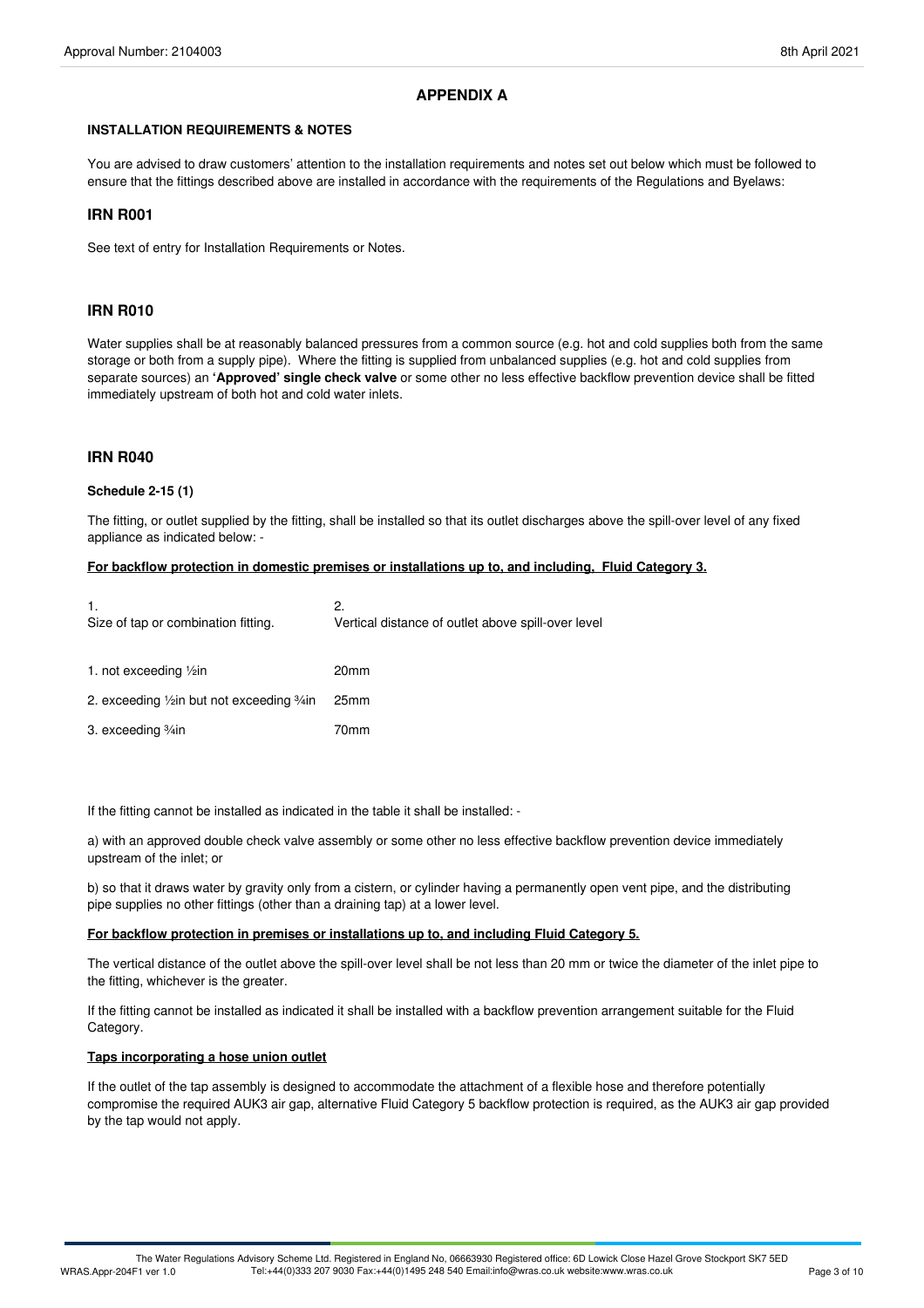# **APPENDIX B - Standard Terms of Approval**

## **1. WRAS Approvals Schemes**

- The WRAS Approval Schemes ("the Schemes") and the WRAS Products and Materials Directory are owned and operated by the Water Regulations Advisory Scheme Ltd ("WRASLtd" or "WRAS"). **1.1.**
- 1.2. To be eligible for WRAS approval products or materials must be capable of lawfully installed or used in the UK.
- The WRAS Approvals Scheme Requirements & Code of Practice (WRAS.Cust-402) sets out what an Approval is. **1.3.**
- WRAS is not responsible for enforcement of the Regulations, nor does it have any statutory powers. A WRAS Approval **1.4.** does not guarantee a water fitting will be accepted by Water Companies or that enforcement actions will not be taken. Site specific circumstances will be relevant such as aspects of the plumbing system design in which the fitting is installed, as well as water company terms and condition of consent.
- Installation Requirement Notes (IRNs) applied to an Approval are designed to help installers, but do not guarantee all 1.5. Installation Requirement Notes (IRNs) a site-specific requirements are covered.
- These Standard Terms and Conditions of Approval (T&Cs) and the Scheme Requirements form the agreement between WRAS and the Applicant / Approval Holder in respect of applications and Approvals. **1.6.**
- The definitions in document WRAS.Gen-601: "WRAS Approvals Terms & Definitions" shall apply throughout. **1.7.**
- <sup>1.8.</sup> In the event of any conflict between these T&Cs and any of the documents referred to in them, the T&Cs shall take<br>precedence.

# **2. Obligations of the Applicant & Approval Holder**

- 2.1. It is the responsibility of Applicants to ensure that they are familiar with, accept and comply at all times with the requirements of the Scheme as detailed in these Standard Terms and Conditions, the Code of Practice (WRAS.Cust-402) and the WRAS Scheme guidance. This includes, but is not limited to, the following documents:
	- **i** WRAS Approval Scheme Brand Guidelines
	- **ii** WRAS Approvals Guides
	- Test Code Sheet Matrix. **iii**
	- **iv** Guidance for non-metallic materials in fittings
	- **v** Sampling Matrix
	- vi Installation Requirement Notes (IRNs).

These are available for download from the WRAS website www.wras.co.uk.

- The Applicant guarantees the accuracy and completeness of all information contained in the Application and any other information now or subsequently provided by the Applicant or its Agents to WRAS and/or the Recognised Test Laboratory in pursuance of the application and confirms that none of this information is or may be construed as misleading in any way. WRAS accepts no liability for any losses or any other damage arising from incomplete or incorrect information provided by the Applicant. **2.8.**
- The Applicant must implement suitable quality assurance methods / Factory Production Control (fpc), in order to ensure **2.9.** that the characteristics verified during certification remain of the same quality throughout the period of approval. This may be ensured through direct self-monitoring, as well as through measures under a quality management system in accordance with ISO 9001/ CE Mark. Assurance records and details of any investigations into complaints relating to Approved Products shall be presented to WRAS on request. The records shall be retained by the Applicant for ten years.
- Approvals granted shall be subject to surveillance by WRAS, either as partof routine or investigative auditing activity. The **2.10.** Approval Holder shall co-operate fully with WRAS for this purpose, including accommodating inspection observers if necessary. The Approval Holder shall reimburse WRAS for all reasonable costs incurred in connection with surveillance & audit activities.
- WRAS reserves the right to undertake unannounced audits of Approval Holders' facilities as part of investigations. **2.11.**
- In order to maintain an Approval, the self-declaration of continued compliance must be completed annually by the **2.12.** Approval Holder in accordance with the Scheme Requirements. If these requirements are not met sanctions will be applied to the Approval.

#### **3. Pre-Application Advice**

- **3.1.** Applicants may seek pre-application advice before submitting an application for WRAS Approvals
- WRAS Product Approval will only be granted to production samples. Prototype or pre-production samples may be submitted for pre-application advice however additional testing may be required when subsequently submitted for full approval as a production sample. **3.2.**
- Any pre-application advice is provided on the basis of the preliminary information provided. This advice should not be taken as guaranteeing that a product will be granted a WRAS approval nor that no enforcement action will be taken in respect of it by water companies. WRAS Approvals will carry out a full assessment of the product when an approval application is submitted. **3.3.**
- No reliance should be placed on any pre-application advice for the purposes of designing or producing any product. WRAS accepts no liability for loss of goodwill, business, revenue or profits, anticipated savings or wasted expenditure (whether reasonably foreseeable or not) or indirect or consequential loss arising from or in connection with such advice. **3.4.**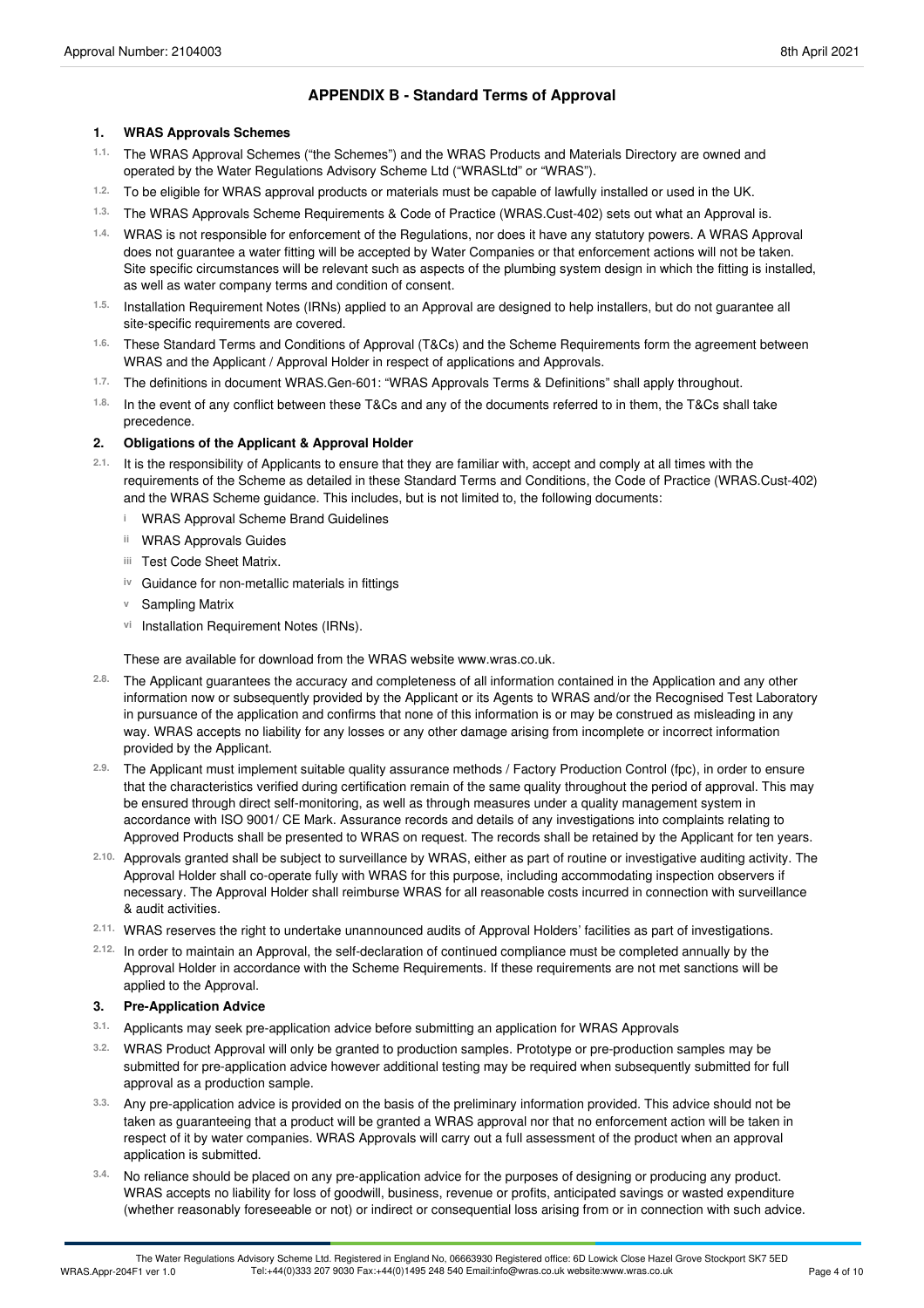## **4. Applications**

- All applications for WRAS Approval must be submitted using the appropriate officialWRAS Application form. **4.1.**
- Applications for WRAS Material Approval for non-metallic materials must be supported by test certificates to BS 6920, instructions and data safety sheets where required. **4.2.**
- All applications for a WRAS Product Approval must be supported by schematic diagrams, technical drawings, photographs of product and markings, and installation manuals where appropriate. These must illustrate the arrangement of the product, clearly showing the water supply connections, discharge points (including overflows and waste discharges) and the water pathway through the product. **4.3.**
- 4.4. Product Approval applicants must provide a schedule of materials. All component parts of a product (including solder,<br>thread sealant tape, lubricant and grease) which come into contact with wholesome water must be lis
- The Application Form must include details of any Agents appointed by the Applicant detailing the scope of the Agent's **4.5.** authority. The Applicant takes responsibility for all acts of their Agent in connection with the Application / Approval and indemnifies WRAS for any losses incurred as a result of any breach of these T&Cs by the Applicant or its Agent(s).
- Applications are valid for a period of 12 months from the date of which they are verified by the applicant, after which time 4.6. Applications are valid for a period of 12 months from the date of which t confirmation will be required that the information provided is up-to-date.
- WRAS reserves the right to reject an application if it has reasonable grounds to believe the terms and conditions and other scheme requirements will not be met. **4.7.**

## **5. Application Fees**

- WRAS charges an administration fee ("WRAS Fee") for processing an Application. Details of the WRAS Fee are available **5.1.** from WRAS website and can be confirmed on request. Where applicants are using a Recognised Test Laboratory to project manage their application, WRAS will collect this fee from the Recognised Test Laboratory. In such cases, this fee is usually included in the charges made by the Recognised Test Laboratory to the Applicant, but it is the Applicant's responsibility to confirm this and to ensure that the WRAS Fee is discharged in full.
- The Applicant will commit to pay WRAS fees within 30 days of the invoice. This includes surveillance fees and any third- **5.2.** party payments e.g. bank charges and additional courier charges. WRAS shall apply an additional administration fee for processing third party payments. Approval may be suspended if payment is not received on time. New applications will not be processed until overdue debts are paid.
- The Applicant accepts responsibility for any import duties for samples supplied. **5.3.**

# **6. Termination**

- Either party may close an application at any time upon giving the other party written notice. **6.1.**
- <sup>6.2.</sup> In the event that an applicant withdraws an application they shall pay to WRAS all sums due or committed up to the date<br>of withdrawal.
- Termination of this agreement shall not affect the rights and liabilities of either party accrued prior to termination. **6.3.**

#### **7. Intellectual Property and Ownership of documents**

- All intellectual property owned by either party or any third independent party shall remain exclusively the property of the owner. **7.1.**
- The Applicant grants to WRAS a perpetual, world-wide, non-exclusive, royalty-free licence to use any materials supplied **7.2.** by or on behalf of the Applicant for the purpose of administering the Scheme and exercising WRAS's rights and performing WRAS's obligations under this agreement. This licence includes the right to copy and modify the licenced materials, and to grant sub licences.
- <sup>7.3.</sup> Subject to any confidential information or other intellectual property belonging to the Applicant, all application forms are<br>the property of WRAS.

# **8. Confidentiality**

- 8.1. Subject to the remaining terms of this clause 8, both WRAS and the Applicant undertake not to divulge to any third party, any information which was designated as confidential by the other party at the time it was made available ("Confidential Information"), without prior written consent of that other party.
- WRAS may make information relating to granted and expired Approvals available to the Water Companies. This includes information which is, or was, published in the public directory and photographs that could help to identify a product. This includes the dates any modifications, suspensions or withdrawals were implemented. **8.2.**
- WRAS may publish in the Directory any information that these T&Cs, the Scheme Requirements, or any of the other **8.3.** Scheme documents state will be published in the Directory. Any information that is published in the Directory shall be treated as being in the public domain even after the expiry, suspension or withdrawal of an Approval.
- It is acknowledged and agreed that WRAS shall be entitled to retain all information provided by an Applicant for the entire duration of the Approval Period (including any renewal period granted by WRAS) and for up to seven years following the expiry of any granted Approvals. This includes, but is not limited to, test results and analyses of Confidential Information, provided that the Confidential Information is kept secure at all times. **8.4.**
- Nothing in this agreement shall prevent a party from disclosing or otherwise using information if (i) the information is in, or enters, the public domain other than as a result of a breach of this agreement. (ii) the information was known to that party prior to receiving it from the other party, (iii) the information is received from a third party not subject to a duty of confidentiality, or (iv) such disclosure or use of the information is required by any rule of law or the order or direction of a court or regulatory body of competent jurisdiction, or (v) such disclosure is permitted by any other term of this agreement. **8.5.**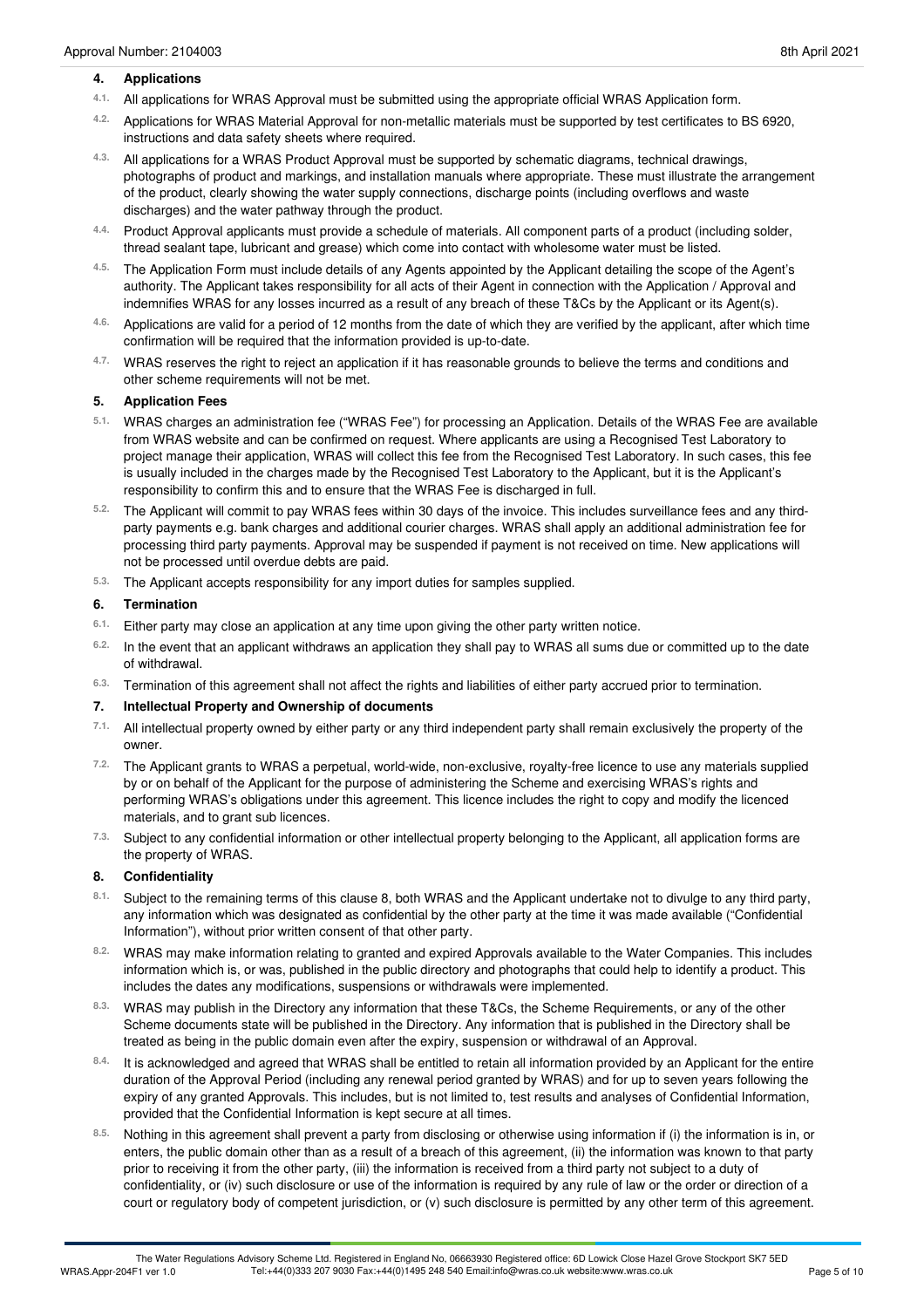#### **9. Performance Testing**

- <sup>9.1.</sup> WRAS will only accept Applications which include test reports from a Recognised Test Laboratory which cover in full, the<br>Scheme's acceptance criteria.
- 9.2. Products must be tested in accordance with the requirements identified in the Test Code Sheet (TCS) matrix published on the WRAS website, against appropriate standards or in accordance with relevant harmonised standards and additional scheme requirements as notified by WRAS.
- Where a product is an assembly of components, all individual constituent components must satisfy the requirements 9.3. Where a product is an assembly of components, all individual constituent components applicable to that component and unless already WRAS Approved will require testing.
- In the case of non-standard products clarification of the testing required should be sought from WRAS in advance. **9.4.**
- The scope of an Approval is restricted to those conditions applied during testing. Applications should include all scenarios 9.5. The scope of an Approval is restricted to those conditions applied and variations the applicant wishes to be covered in the Approval.
- Mechanical testing of products must have been completed no more than two years before the report is presented for Approval. **9.6.**
- WRAS shall exercise reasonable skill and care in applying its policies for the recognition of test laboratories, as set out in **9.7.** the Requirements Documents. WRAS shall require every Recognised Test Laboratory to enter into a contract with WRAS requiring the laboratory to comply with the Requirements Documents.

#### **10. Test Samples**

10.1. A sample on which a WRAS Approval is to be based should have been manufactured no more than 12 months before the date of its receipt by the Recognised Test Laboratory.

#### **11. Markings**

<sup>11.1.</sup> It is a condition of WRAS Product Approval that all products be adequately and consistently marked to facilitate<br>identification.

#### **12. Testing Failure**

- Should a product undergoing mechanical performance testing fail to satisfy the requirements of an individual test then a **12.1.** record of the failure will be reported to WRAS by the Recognised Test Laboratory. Complete retesting of a new sample will be required unless WRAS accepts that replacement of the failed component or product would not affect the performance of the other tests already carried out on the sample that failed.
- <sup>12.2.</sup> Should a replacement sample subsequently fail the same test then it is deemed to be an outright failure and will be reported as such to WRAS by the Recognised Test Laboratory. If the replacement fails a different test it is considered to be a first failure and treated as a failure during testing.

#### **13. Modified replacement samples**

- <sup>13.1.</sup> If a product fails to satisfy the requirements of an individual test and is then modified, the Applicant must provide a declaration detailing the nature and full extent of all modifications. In such cases the status of any earlier testing should be clarified with WRAS.
- Where a modified product is re-tested it is only deemed to be an outright failure if two failures are recorded for the same test. **13.2.**

#### **14. Failure of samples representing a product range**

Failure of one sample from amongst a number of samples representing a product range will be treated as a first failure of **14.1.** that particular model/size. In this circumstance the same variant should be retested. An outright failure would only occur if the replacement example failed the same test.

#### **15. Failure of early audits**

15.1. The failure of a product submitted for early audit will at the discretion of WRAS render the current Approval null and void and will result in the Approval being removed from the Directory.

#### **16. Certificates**

- WRAS will normally issue a certificate within two weeks of a product gaining Approval. **16.1.**
- <sup>16.2.</sup> Approval Holders must not use old versions of any WRAS certificate or modify any WRAS certificate. Any certificate provided by an Approval Holder to a third party must be current and in the full and complete form as issued by WRAS, including any IRNs and conditions attached.
- A certificate issued by WRAS shall remain the property of WRAS at all times. **16.3.**

#### **17. Directory entries**

- 17.1. Duplicate Directory entries for Products are not permitted.
- All recently approved WRAS listings will normally be added to the Directory within two weeks of them gaining Approval. **17.2.**
- <sup>17.3.</sup> All expired Approvals will be removed from the Directory following their expiry dates.

#### **18. Alterations and additions to an existing approval**

- 18.1. All requests for alterations or addition to a current Approval should be made directly to WRAS.
- There are no restrictions on the number of revisions that can be made to an Approval during its lifetime provided that the conditions of the Scheme are complied with. **18.2.**
- An application fee for alterations and additions to existing approvals will be applied regardless of outcome. **18.3.**
- Additions to an existing Approval without the need for additional testing of the Product will only be permitted if the Scheme's sampling acceptance criteria are satisfied. **18.4.**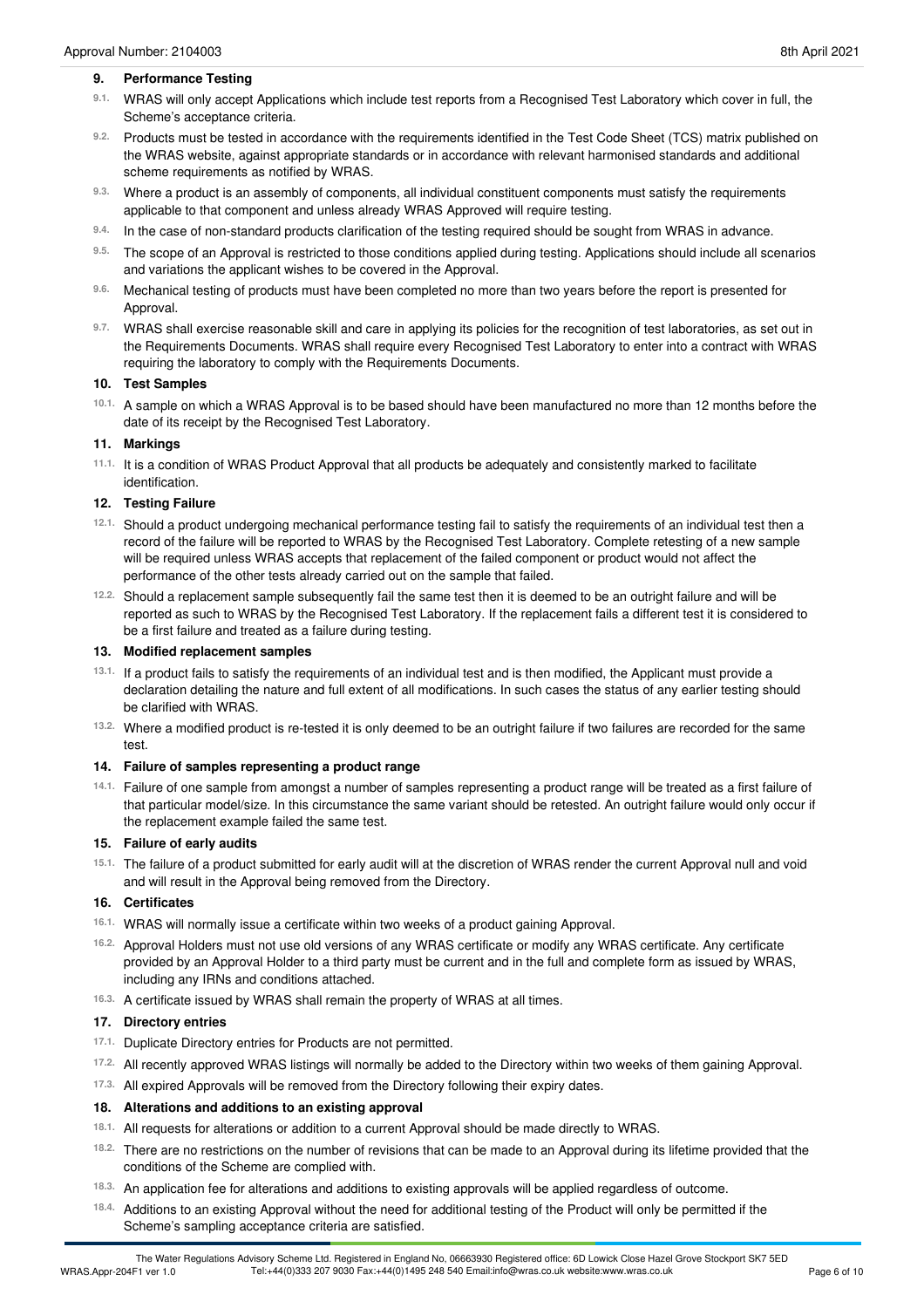#### **19. Secondary Approvals**

- 19.1. Applicants for Secondary Approvals do not need to be the Primary Approval holder. In all circumstances the Applicant must obtain the written consent of the Primary Approval holder before submitting an application for a Secondary Approval.
- Any changes made to a Primary Approval (including the withdrawal of that Approval) shall automatically apply to any **19.2.** Secondary Approval based on that Primary Approval. WRAS shall notify the Secondary Approval holder of the change, but shall not be obliged to disclose the reasons for the change.

# **20. Registered Certification Marks**

- <sup>20.1.</sup> The "WRAS Approved Product" and "WRAS Approved Material" logos are certification marks registered under the Trade Marks Acts 1994 ("Certification Marks"). Approval Holders shall be entitled to use the Certification Marks upon the licence terms set out in this clause 20 ("Licence Terms"). The Brand Guidelines can be found on the WRAS Website.
- The Approval Holder acknowledges that WRAS is the owner of the Certification Marks and the Approval Holder shall not **20.2.** do anything which may be taken to indicate the Approval Holder has any right or interest in the Certification Marks other than as set out in these T&Cs.
- Prior to an Approval being granted Applicants shall not use the Certification Marks or the WRAS name or logo in any **20.3.** publication or suggest or imply any endorsement of a particular product or range of products by the Scheme either verbally, in writing or by any other means.
- <sup>20.4.</sup> Approval Holders may use the Certification Marks only in respect of those Approved Products listed in the Approval Letter and only for the duration of the Approval Period applicable to those Approved Products. Where Approval has lapsed or is withdrawn, the Approval Holder must immediately stop using the Certification Marks in relation to the relevant Product.
- Subject to the rest of these Licence Terms, Approval Holder may use the Certification Marks on the packaging, promotional literature and point of sale advertising for the relevant Approved Products. **20.5.**
- <sup>20.6.</sup> If the Approval Holder's right to use the Certification Marks in relation to a Product ends then the Approval Holder must remove the Certification Mark from or destroy the packaging, promotional literature, point of sale advertising and any other materials relating to that Product. The Approval Holder shall ensure that its Factors also comply with this clause 20.6.
- <sup>20.7.</sup> Where a Certification Mark is used, it must be replicated without adaptation or alteration, save that reproducing the logo in<br>black and white as opposed to colour is permissible.
- The Certification Marks may only be used in connection with a product range where each individual product and/or material and/or component within that product range has been granted individual WRAS Approval. **20.8.**
- The Approval Holder shall inform its Factors and agents that any Modification or other alteration to the Approved Product **20.9.** may invalidate the Approval and shall inform WRAS of any Modification or other alteration as soon as this comes to the Approval Holder's attention.
- The Approval Holder shall not sub-licence, assign, transfer or otherwise deal with the Certification Marks other than on these Licence Terms. **20.10.**
- <sup>20.11.</sup> The Approval Holder shall adhere to the terms of all brand guidelines issued by WRAS from time to time. Failure to<br>comply with all brand guidelines will immediately invalidate a previously granted Approval.
- The Approval Holder at all times remains responsible for the correct use of the Certification Marks by its Factors. **20.12.**

#### **21. Complaint Management**

21.1. The Approval Holder shall be required to keep a record of all the complaints made known to it in respect of an Approved Product during the validity of the Approval, and retain such record for ten years from the end of that period.The Approval Holder shall provide WRAS with a copy of the record referred to in clause 21.1 upon WRAS's request at any time during the period the Approval Holder is required to keep and retain that record.

# **22. WRAS Approval Schemes Sanctions**

- WRAS reserves the right to suspend, amend or withdraw an Approval or to amend or remove details of it from the WRAS Product and Materials Directory in the following circumstances: **22.1.**
	- where there has been a breach by the Applicant / Approval Holder of any of its obligations detailed in the Scheme **i** Requirements or any other provision of these T&Cs;
	- where WRAS considers this necessary as result of a change in any relevant law, regulation, specification, standard or **ii** any other requirement which affects the issue of WRAS Approvals.
	- where WRAS is no-longer satisfied that the relevant Product or material complies with Regulation 4(1)(a), Schedule 2 **iii** paragraph 2 of the Regulations or the Scheme Requirements.
- WRAS reserves the right to notify the Water Companies of suspensions, amendments and withdrawals. **22.5.**
- At its sole discretion, WRAS may publish details of the withdrawal, amendment or suspension of an Approval. **22.6.**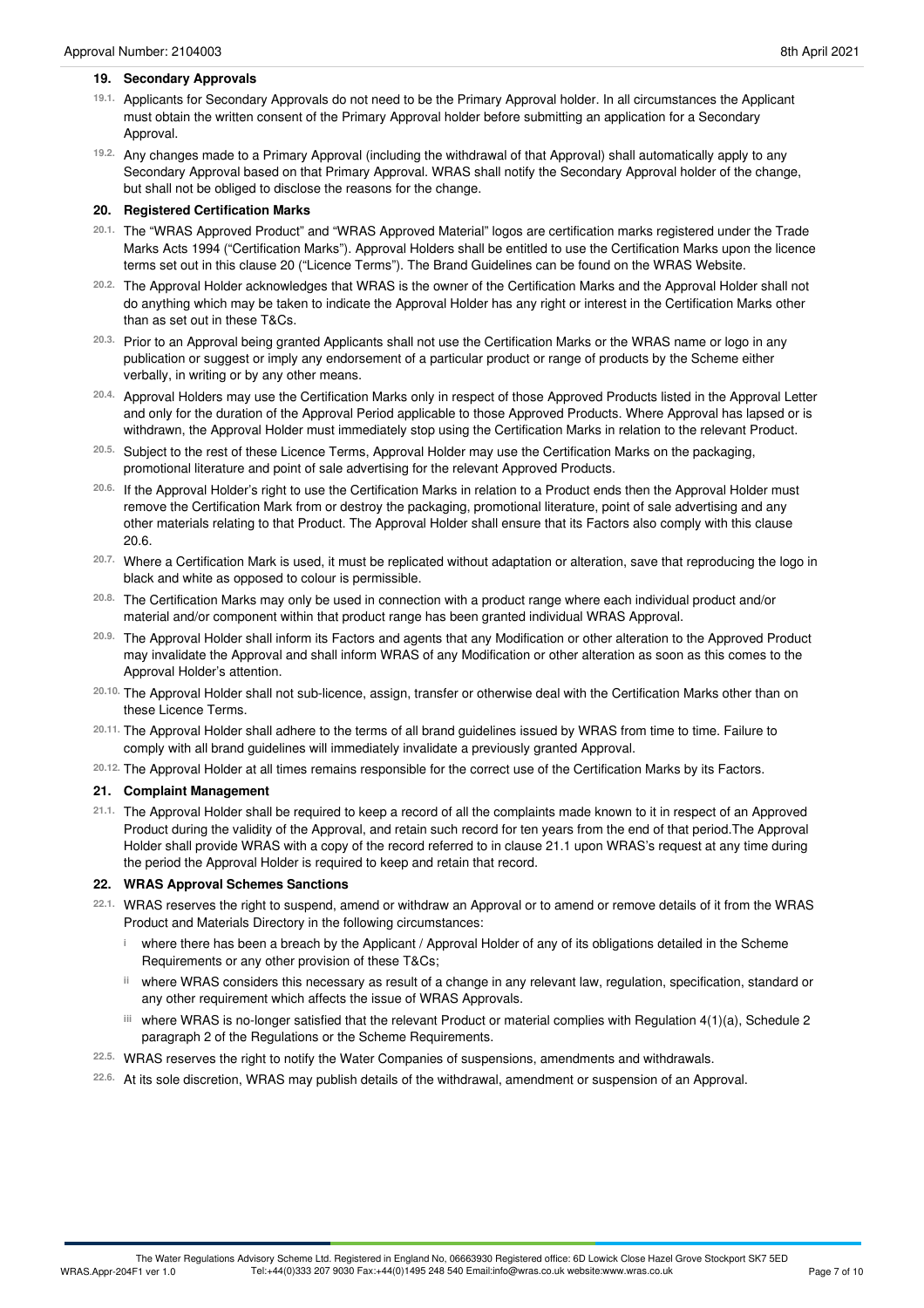#### **23. Limitation of Liability**

- 23.1. Nothing in this agreement shall limit or exclude WRAS's liability for:
	- death or personal injury caused by its negligence, or the negligence of its employees, agents or subcontractors; **i**
	- ii fraud or fraudulent misrepresentation; or
	- any other liability that cannot be so limited or excluded under law. **iii**
- WRAS shall not be liable to the Applicant or Approval Holder, whether in contract, tort (including negligence), breach of **23.5.** statutory duty, or otherwise, for any:
	- **i** loss of profits or revenue;
	- <sup>ii</sup> loss of sales or business;
	- iii loss of opportunity or contracts;
	- iv loss of or damage to goodwill or reputation; or
	- **v** indirect or consequential loss;

(in each case) arising under or in connection with this agreement or any Application, suspension, amendments or withdrawal of Approval.

- WRAS shall have no liability whether in contract, tort (including negligence), breach of statutory duty, or otherwise arising **23.11.** out of or in connection with the acts or omissions of any Recognised Test Laboratory, except to the extent that such liability arises from WRAS's failure to perform its obligations under clause 9.7 in relation to that laboratory.
- WRAS shall not be liable for any delays in processing Applications which are beyond its control, including those which **23.12.** are attributable to test laboratories or arise from an applicant's failure to respond to WRAS's queries, provide requested information or failure to satisfy the Scheme's acceptance criteria.
- WRAS's total liability to the Applicant / Approval Holder whether in contract, tort (including negligence), breach of **23.13.** statutory duty, or otherwise arising under or in connection with this Agreement or any Application, suspension, amendments or withdrawal of Approval shall not exceed £1,000,000.
- The limit of liability set out in clause 23.5 is based on the limits of the relevant insurance policies that WRAS has **23.14.** obtained. The Applicant / Approval Holder acknowledges that this is a commercially reasonable limit. WRAS may agree a higher limit, subject to being able to obtain appropriate insurance cover up to that higher limit and subject to the Applicant / Approval Holder agreeing to pay any additional costs that WRAS incurs in obtaining that insurance. Any such agreement concerning a higher limit of liability shall be effective only if made in writing signed by WRAS and the Applicant / Approval Holder.
- WRAS shall exercise reasonable skill and care in performing its obligations under the agreement. Except as set out in **23.15.** these T&Cs, all warranties, conditions and other terms implied by statute or common law are, to the fullest extent permitted by law, excluded.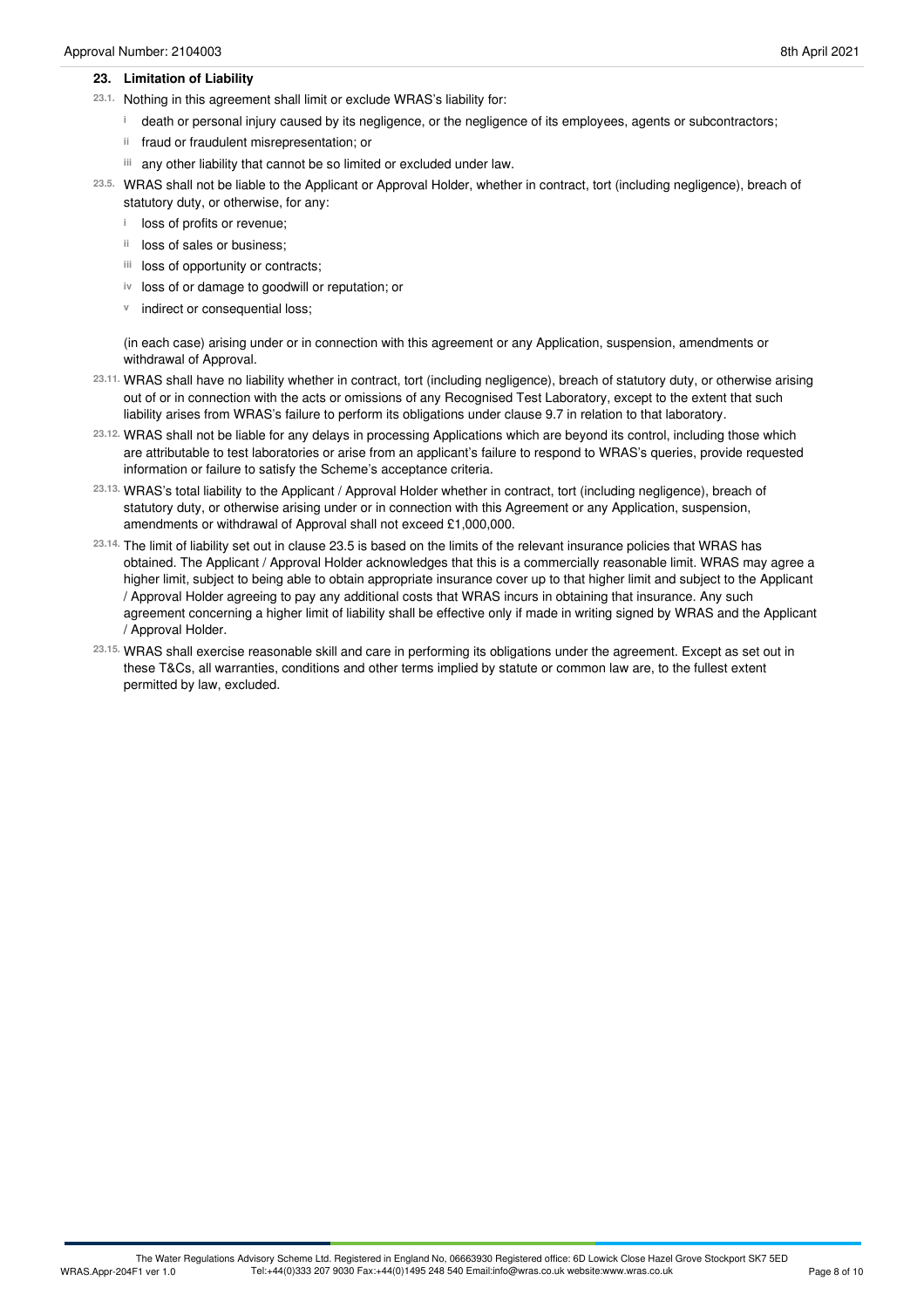#### **24. Complaints**

- WRAS has a complaints process for the resolution of disputes regarding decisions that WRAS makes on the following matters: **24.1.**
	- <sup>i</sup> Refusal to grant an Approval,
	- Suspension or withdrawal of an Approval **ii**
	- Conditions attached to an Approval, **iii**
	- iv Other aspects of the WRAS Approval Scheme,
- If the Applicant / Approval Holder disputes a decision that is subject to the complaints process the Applicant / Approval **24.6.** holder agrees to refer the dispute to the complaints process. The Applicant / Approval holder shall not seek any other remedy (including commencing any court proceedings) until the Applicant / Approval holder has exhausted the complaints process.
- To refer a dispute to the complaints, process the Applicant / Approval Holder shall notify the WRAS Approvals Manager in writing setting out why the Applicant / Approval Holder disputes the relevant decision. **24.7.**
- Where a dispute is referred to the complaints process WRAS and the Applicant / Approval Holder shall comply with the **24.8.** following process:

Stage 1: The WRAS Approvals Manager will review the complaint and take such action as he or she considers appropriate to resolve the complaint.

Stage 2: Where the Applicant / Approval Holder is not satisfied with the outcome of Stage 1, the Applicants/Approval Holders shall write to the Managing Director of WRAS setting out details of the complaint and why the Applicant / Approval Holder is not satisfied with the outcome of Stage 1. The Managing Director shall review the complaint and take such action as he or she considers appropriate to resolve it.

Stage 3: If an Applicant/Approval Holder is dissatisfied with the way a complaint has been dealt with by the Managing Director, the Applicant/Approval Holder shall request a review by the WRAS Chairman. The Chairman may appoint a panel with relevant experience to investigate the complaint and make a recommendation. The WRAS Chairman shall take such action as he or she considers appropriate to resolve the complaint.

Each stage of the complaints process shall be complete when the WRAS decision-maker responsible for that stage provides a written notice to the Applicant / Approval Holder setting out the action he or she considers appropriate to resolve the complaint and confirming that stage of the complaints process has been completed.

#### **25. Impartiality**

WRAS shall ensure that it and its staff comply with its Impartiality Policy (WRAS.Admin-103) in relation to each Application and Approval. **25.1.**

#### **26. Revisions to the Scheme documents**

- WRAS may amend these T&Cs and the Scheme Requirements from time to time. Such amendments shall take effect **26.1.** between WRAS and the Approval Holder when the Approval Holder completes the annual Approval self-declaration process referred to in the Scheme Requirements, except where clause 26.2 applies.
- If WRAS amends these T&Cs or the Scheme Requirements in order to reflect changes in applicable law or regulation or **26.2.** ISO/EN 17065 then such amendment shall take effect on the date that WRAS gives the Applicant / Approval Holder written notice or publishes the amended document at www.wras.co.uk (whichever is sooner).

#### **27. General**

- Any decision, requirement or notification under these T&Cs shall be given by in writing (which shall include email) by or on behalf of the party giving it. **27.1.**
- 27.2. WRAS will not be liable or responsible for any failure to perform, or delay in performance of any of its obligations to Applicants or Approval Holders that is caused by an Event Outside Our Control. **27.2.**
- These T&Cs and any disputes or claims arising out of or in connection with them or their subject matter (including non- **27.3.** contractual disputes or claims) shall be governed by, and construed in accordance with the laws of England and Wales and the parties irrevocably submit to the exclusive jurisdiction of the courts of England and Wales.

#### **28. Severance**

- <sup>28.1.</sup> If any provision or part-provision of this agreement is or becomes invalid, illegal or unenforceable, it shall be deemed<br>deleted, but that shall not affect the validity and enforceability of the rest of the agreeme
- If any provision or part-provision of this agreement is deemed deleted under clause 28.1 the parties shall negotiate in **28.2.** good faith to agree a replacement provision that, to the greatest extent possible, achieves the intended commercial result of the original provision.